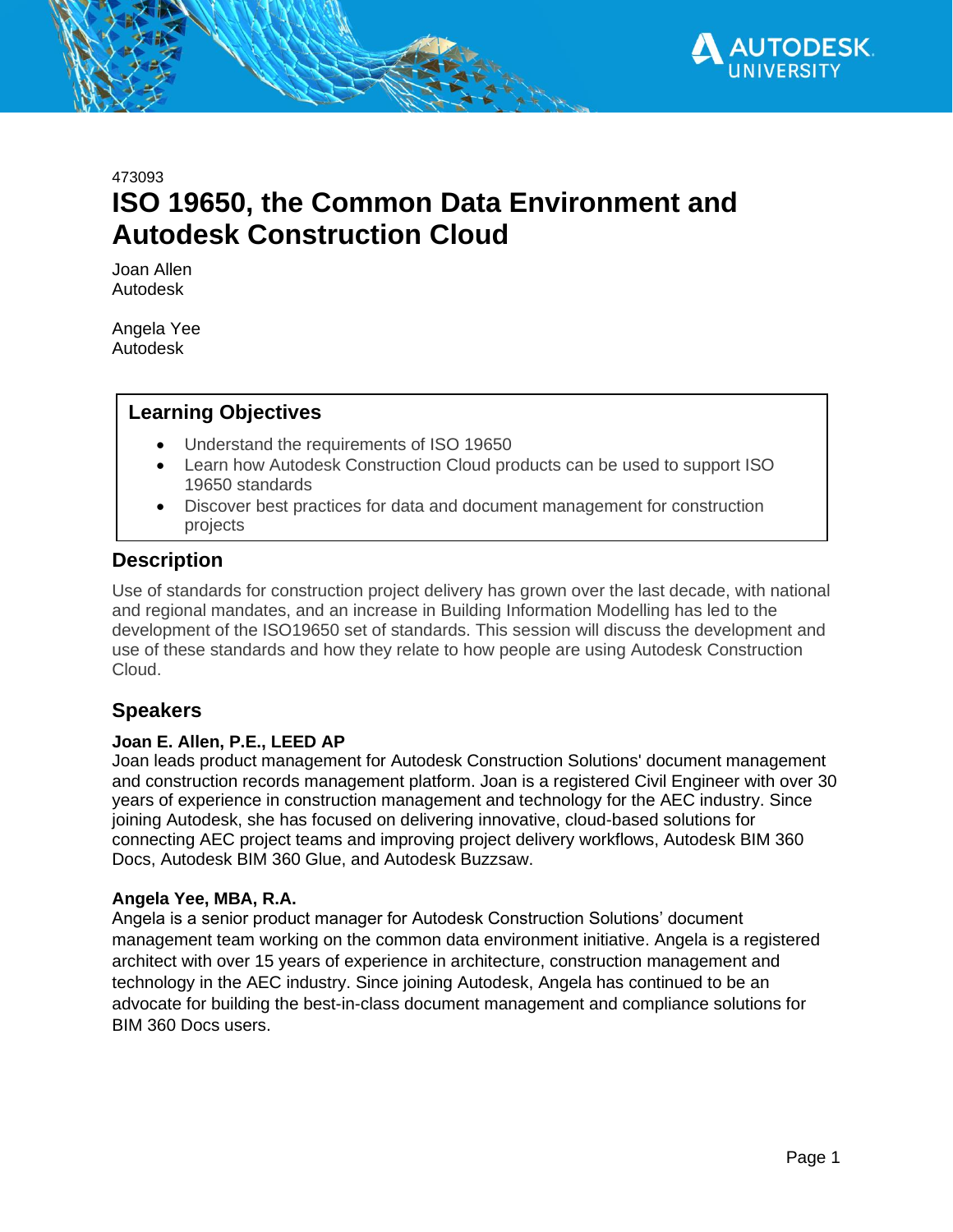

# **Introduction: Common Data Environment**

"The common data environment (CDE), is the single source of information used to collect, manage and disseminate documentation, the graphical model and non-graphical data for the whole project team," says the BIM Wiki. "Creating this single source of information facilitates collaboration between project team members and helps avoid duplication and mistakes."

In other words, a common data environment is a digital hub where information comes together as part of a typical building information modeling (BIM) workflow. In fact, it was originally developed and popularized as a component of the UK BIM Level 2 standards. Today it extends beyond [BIM data](http://constructionblog.autodesk.com/future-of-bim-infographic) and information, and it can include anything from project contracts, schedule, change orders, and more. Basically, if it involves information created during a project, it's available to everyone who is given permission from its inception through to the end of the project and beyond.

### **Why is a Common Data Environment Important?**

*Figure 1* below shows a comparison of a typical project information flow vs. one in which a Common Data Environment (CDE) has been implemented.

On the left, there is a simplified view of how team members typically exchange information on a project. It is a giant matrix, and it is hard to ensure the right information is with the right person at the right time. Often information lives within different systems. and information exchange is manual, error prone, and can lead to costly mistakes.

On the right, a CDE has been adopted by the project team. With a CDE, the information flows through a central repository where, ideally, it is more easily controlled and up-to-date. The CDE provides mechanisms to gate information flow so that construction documents (and other information such as markups and issues) are only available to project team members when the information has been reviewed, approved, and release for its intended purpose.



Figure 1 – Traditional Information Flow vs. Common Data Environment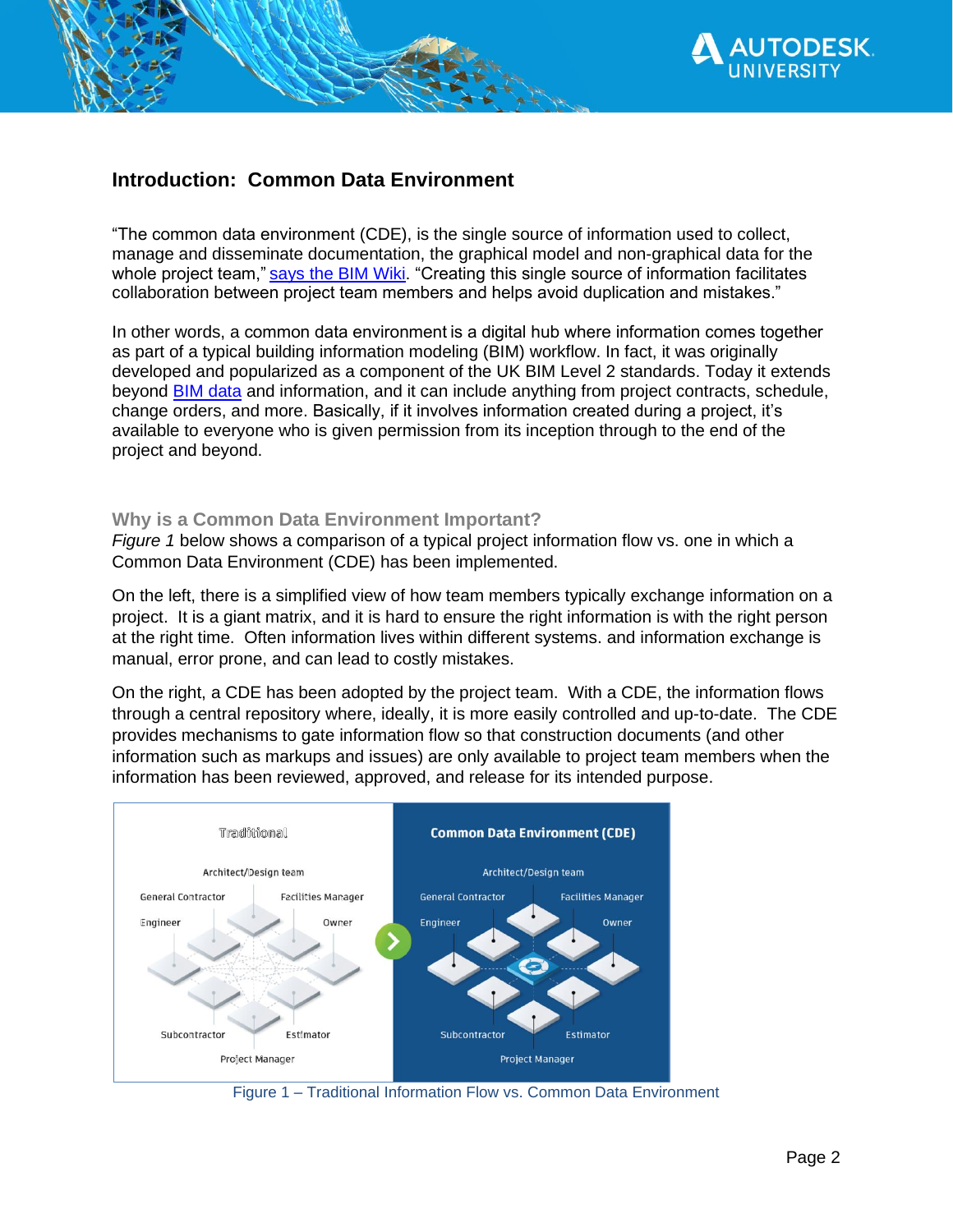

Figure 2 reflects a common project delivery configuration, representing the ecosystem of companies that need to work together to design, build, and operate a building or infrastructure project. However, there are many challenges, including

- Contractual boundaries between disciplines and teams
- The design and construction teams, as well as the entire supply chain, are different entities that need to control the sharing of and access to data and information on the project.

A central hub of information for the project is essential to not only the teams but also the owner – without that, information can be unreliable and increases project risk.



Figure 2 – Project Team Organization

**Benefits of a Common Data Environment**

- Enhances collaboration[: Digital technologies have proven time and again that they can](https://blog.plangrid.com/2019/07/digital-technology-can-improve-collaboration-formwork-firms/)  [improve collaboration](https://blog.plangrid.com/2019/07/digital-technology-can-improve-collaboration-formwork-firms/) if used correctly. That means that all project data and information needs to flow into and be updated in one centralized system. This leads to improved coordination and teamwork, both internally and across teams.
- Creates a single source of truth: Never underestimate the power of one single [source of](https://www.forbes.com/sites/brentdykes/2018/01/10/single-version-of-truth-why-your-company-must-speak-the-same-data-language/)  [truth on a project.](https://www.forbes.com/sites/brentdykes/2018/01/10/single-version-of-truth-why-your-company-must-speak-the-same-data-language/) One reliable place for team members to access real-time plans, changes, and data leads to better decision-making and insight across projects and even company-wide.
- Improves efficiency and quality: Common data environments reduce the need to manually recreate data, which leads to reduced input errors and lost information. Consequently, the entire firm has improved access to information that empowers teams to make decisions faster.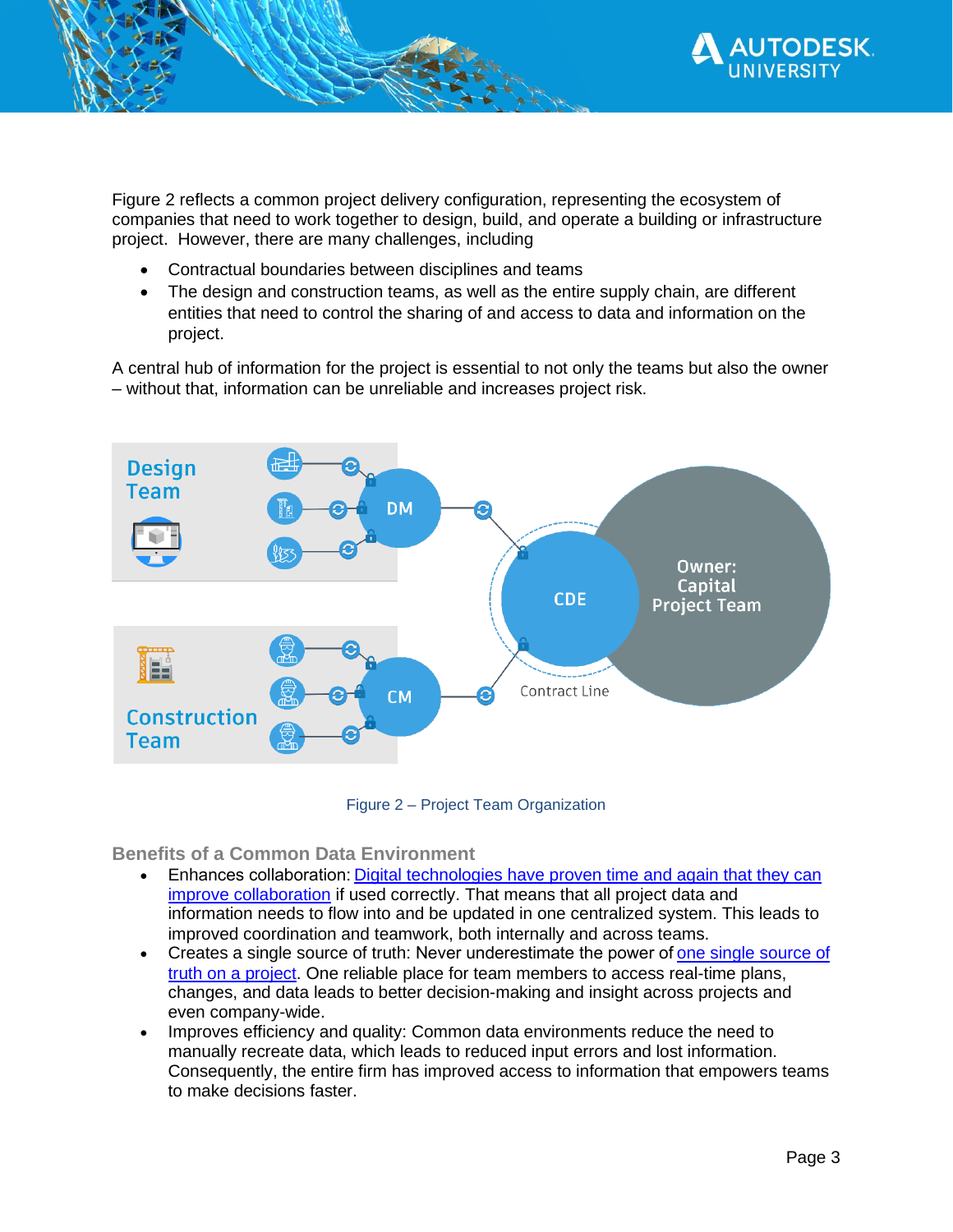

- Reduces risk: A CDE lowers risk with better transparency and insight into the entire project landscape. Over time, this enables continuous improvement and predictability, crucial for excelling a business forward.
- Strengthens security: With a CDE, administrators and IT professionals have better control of data and information, creating more security.

#### **ISO 19650**

ISO 19650 is an international standard for end-to-end information management over the life cycle of a built asset. It provides clear definitions Clear definitions for the information needed by the project client or asset owner and for the methods, processes, deadlines for the efficient and effective transfers of information between project team members.

ISO 19650 3.3.15 common data environment (CDE): "agreed source of *information* (3.3.1) for any given project or *asset* (3.2.8), for collecting, managing and disseminating each *information container* (3.3.12) through a managed process."

ISO-19650 defines the requirements, and the National Annexes define the actual standards associated with those requirements. A CDE is not a technology solution alone – it requires the project team to follow a standard process that can be enabled and enhanced by the technology.

Key requirements include:

- Unique, standard identification for every "information container" (including drawing, model, file, and other data)
- This includes naming convention standards that are defined by each country adopting the standard (also called a "National Annex)
- The ability to classify the data and to assign specific "suitability status" to ensure that anyone accessing and using that data can be confident in the reliability, accuracy, and intended use.
- Revision control, so that only specific revisions are available for use by the project team, ensuring that everyone is working from the correct information.
- Controlled information flow and approval processes to ensure that only approved information goes from WIP to Shared to Published.
- Audit trail

#### **What to look for in a CDE**

- Easy to Use: User experience is an essential component of a common data environment. To be effective, it needs to be easy to use, meaning it's intuitive with minimal to no training to get teams working in the system.
- Accessible: Cloud-based means accessible from anywhere to anyone who needs the information (if they have the permissions, of course) whether they are in the office or out on a jobsite.
- Integrated: A CDE must work with current systems and processes. The goal is to break down silos and increase collaboration overall.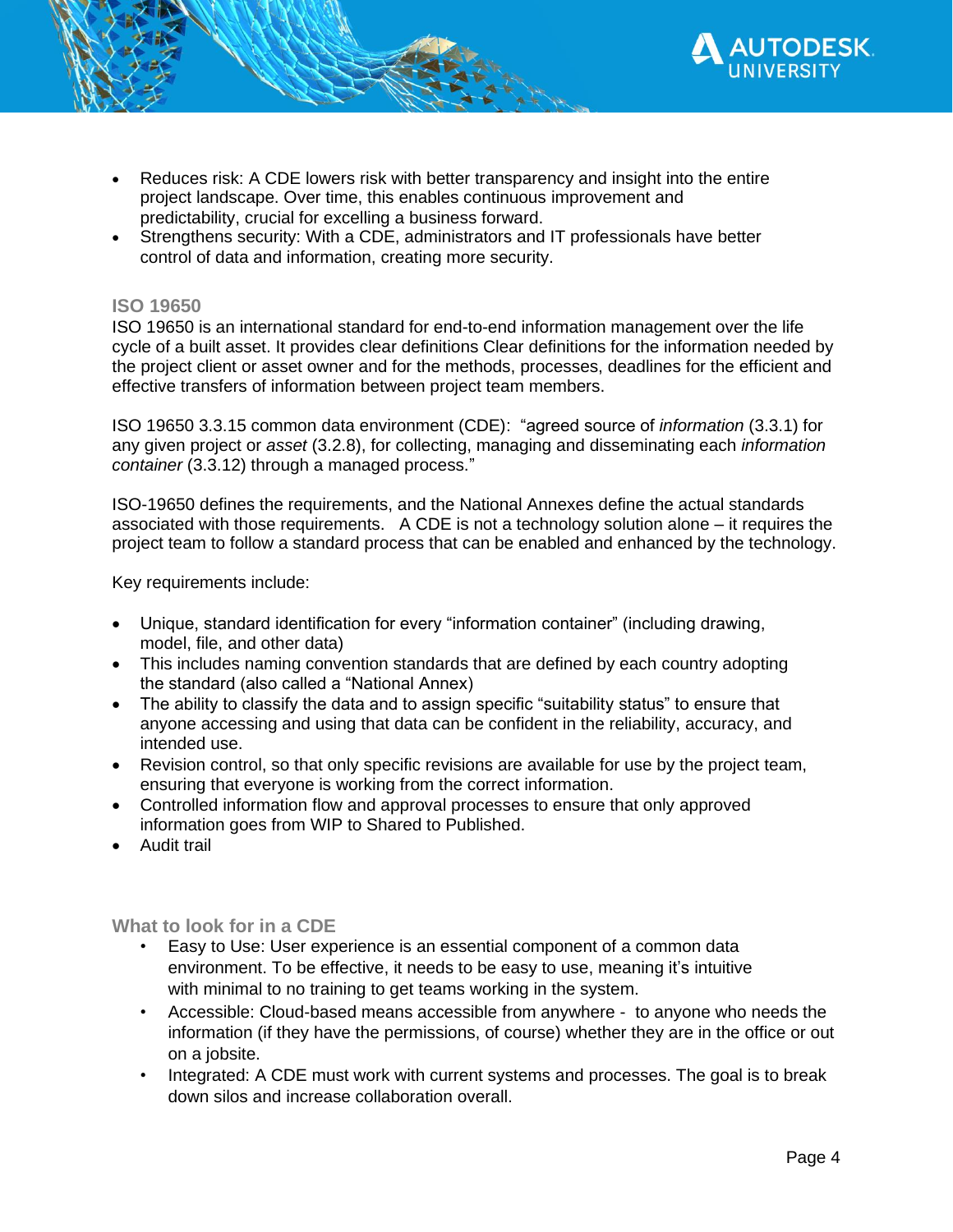

- Standardized and Scalable: A CDE should allow you to standardize workflows and processes across projects, and it should scale to projects of any size or complexity.
- Secure: Your common data environment must be secure to ensure data integrity and controlled access to your confidential and proprietary information.

### **How Autodesk BIM 360 CDE Supports ISO 19650**



Autodesk BIM 360 is a Common Data Enviroment, with support for:

- Permission control
- **■** Audit trail

.

- **•** Document control & versioning
- Custom metadata
- **■** Integrated with design workflows
- Design and office file viewing
- 2D & 3D viewing & compare
- Approval workflow
- **EXECUTE:** Transmittals
- Markups and Issue Management
- Mobile access
- Reporting & analytics
- Support for unique file naming\*
- **•** Support for file naming standards\*
- Revision and Status\*
- Enhanced Review and Approval Workflows\*

*\*currently available in limited beta*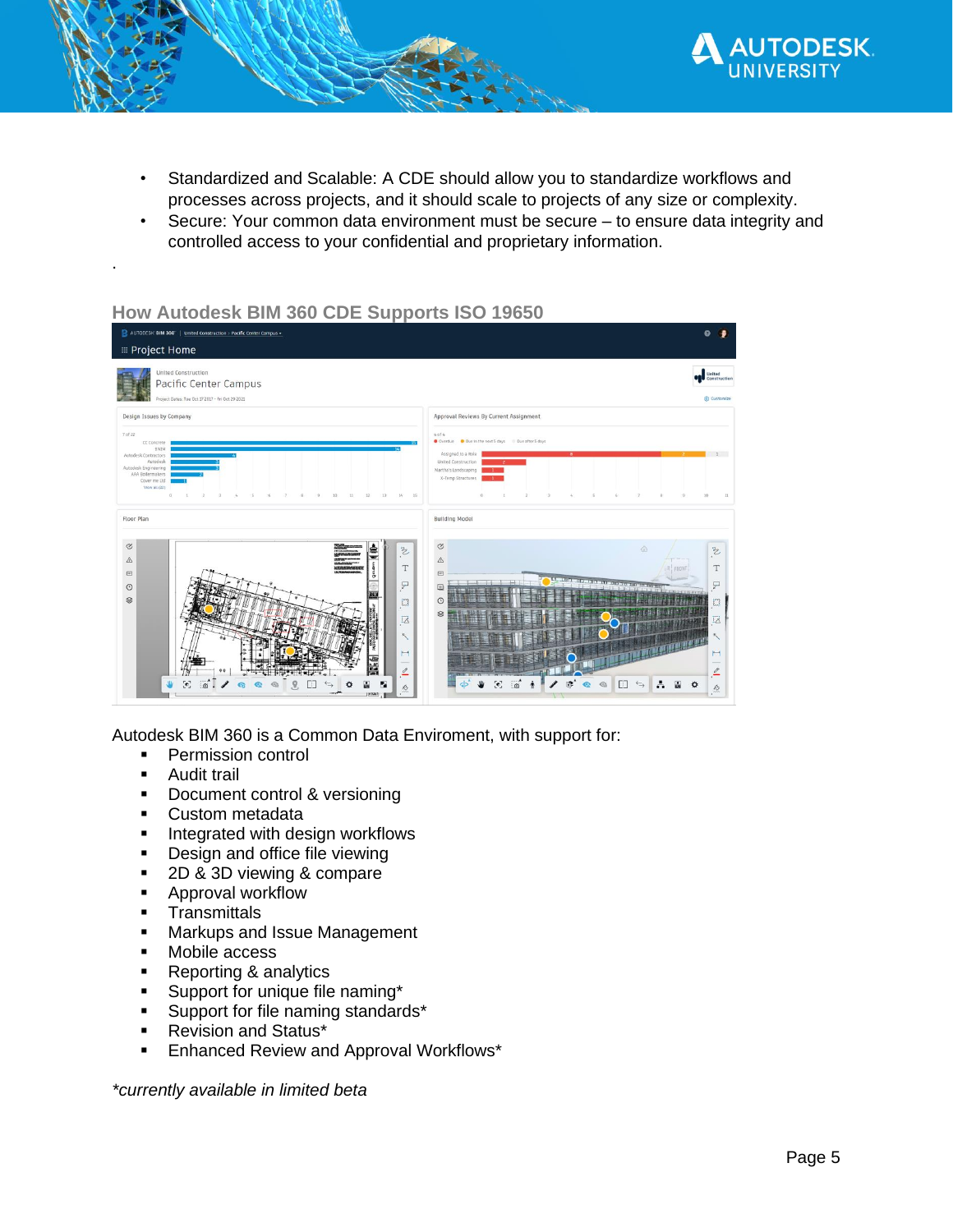

#### **Best Practices for Setting Up Your CDE**

- Set up separate folders for WIP, Shared, Published (and Archived, if applicable) for each discipline. Use "Project Files" folders (Plans folders are
	- o Folders in BIM 360 Docs will display in alphanumeric order by default
	- $\circ$  In order to ensure a folder order that you want, use a number / label format like this: 01-WIP, 02-Shared, 03-Published
- Set up Role-based or Company-based permissions for each of these folders. Permissions in BIM 360 are set at the folder level, and apply to all subfolders and documents contained in that folder. Permission levels range from view-only to full administrative control. Permission levels include:
	- o **View only**: User/role/company may view documents, add private markups, and [create](http://help.autodesk.com/view/BIM360D/ENU/?guid=GUID-2E10E17D-D814-4357-AD94-7AD10B1B55D4)  [issues.](http://help.autodesk.com/view/BIM360D/ENU/?guid=GUID-2E10E17D-D814-4357-AD94-7AD10B1B55D4)
	- o **View + Download**: User/role/company may view documents, add private markups, [create issues.](http://help.autodesk.com/view/BIM360D/ENU/?guid=GUID-2E10E17D-D814-4357-AD94-7AD10B1B55D4)
	- o **Upload only**: User/role/company may upload documents but not see the folder contents.
	- o **View + Download + Upload**: User/role/company may share their own documents with team members and view any other documents in that folder.
	- o **View + Download + Upload + Edit**: User/role/company may share their own documents with team members, view and edit any other documents in that folder, and publish markups.
	- o **Folder Control**: User/role/company may share their own documents with team members and view and edit any other documents in that folder. With folder control permission they can also carry out tasks within that folder that are usually restricted to the project administrator. This includes creating title blocks, adding project members, managing permissions, and [editing set assignment.](http://help.autodesk.com/view/BIM360D/ENU/?guid=BIM360D_Document_Management_To_Work_with_Document_Management_To_Work_with_Document_Sets_html) This permission level offers the greatest access to folders.

| AUTODESK BIM 360<br>United Construction > Corporate Office West +<br>Permissions - 4. Structural<br><b>E</b> Document Management<br>Users: 1 Companies: 1 Roles: 5<br><b>FOLDERS</b><br><b>PHOTOS</b> |                  |    |                                     |                |                       |                                                                                                                                                                                                                                                                                                                                                                                                                                                                            |                   | ×                     |
|-------------------------------------------------------------------------------------------------------------------------------------------------------------------------------------------------------|------------------|----|-------------------------------------|----------------|-----------------------|----------------------------------------------------------------------------------------------------------------------------------------------------------------------------------------------------------------------------------------------------------------------------------------------------------------------------------------------------------------------------------------------------------------------------------------------------------------------------|-------------------|-----------------------|
| View by                                                                                                                                                                                               |                  |    | 88<br><b>Upload Files</b><br>Ξ<br>暠 |                | Add                   | Q Search for name or email                                                                                                                                                                                                                                                                                                                                                                                                                                                 |                   |                       |
| <b>Folders</b>                                                                                                                                                                                        | Sets             |    | Name ^                              | Title          | Name                  | Permission Level                                                                                                                                                                                                                                                                                                                                                                                                                                                           | Type              |                       |
| 2. Mechanical<br>3. Electrical                                                                                                                                                                        | $\blacktriangle$ | m  | S2.00.1                             | Level B1 - Ba  |                       |                                                                                                                                                                                                                                                                                                                                                                                                                                                                            |                   |                       |
|                                                                                                                                                                                                       |                  |    |                                     |                | David Sanchez         | Folder Control                                                                                                                                                                                                                                                                                                                                                                                                                                                             | Filter by<br>Role |                       |
| 4. Structural                                                                                                                                                                                         |                  | F. | S2.01.1                             | Level 1 - Flog | Designer              | View/Download+Upload<br><b>CONTRACTOR</b> CONTRACTOR                                                                                                                                                                                                                                                                                                                                                                                                                       | User              |                       |
| 5. Civil                                                                                                                                                                                              |                  |    | S2.01.1-R                           | Level 1 - Reir |                       | View/Download                                                                                                                                                                                                                                                                                                                                                                                                                                                              | Company           |                       |
| • Files                                                                                                                                                                                               |                  | m  | 圖<br>S2.01.2                        | Level 1 - Four | Foreman               | <b>CONTRACTOR</b>                                                                                                                                                                                                                                                                                                                                                                                                                                                          | Reset             |                       |
| 1. Specifications                                                                                                                                                                                     |                  |    |                                     |                | Project Engineer      | View/Download+Uploa<br><b>County Service Service</b>                                                                                                                                                                                                                                                                                                                                                                                                                       | Role              | Inherit_ <sup>@</sup> |
| 2. Contracts                                                                                                                                                                                          |                  |    | 圖<br>S2.01.3                        | Level 1 - Four | Project Manager       | View/Download+Upload                                                                                                                                                                                                                                                                                                                                                                                                                                                       | Role              | Inherit.              |
| 3. Reports                                                                                                                                                                                            |                  |    | 昌<br>S2.02.1                        | Level 2 - Floc |                       | ____                                                                                                                                                                                                                                                                                                                                                                                                                                                                       |                   |                       |
| 4. Meetings                                                                                                                                                                                           |                  |    |                                     |                | Superintendent        | View/Download<br><b>CONTRACTOR</b> INTERNATIONAL                                                                                                                                                                                                                                                                                                                                                                                                                           | Role              | Inherit.              |
| 5. Preconstruction                                                                                                                                                                                    |                  |    | 豊<br>$S2.02.1 - R$                  | Level 2 - Reir | ▼ United Construction | View Only                                                                                                                                                                                                                                                                                                                                                                                                                                                                  | Company           | Inherit.              |
| 6. Design Phase                                                                                                                                                                                       |                  |    | <b>Tash</b>                         |                |                       | $\frac{1}{2} \left( \frac{1}{2} \right) \left( \frac{1}{2} \right) \left( \frac{1}{2} \right) \left( \frac{1}{2} \right) \left( \frac{1}{2} \right) \left( \frac{1}{2} \right) \left( \frac{1}{2} \right) \left( \frac{1}{2} \right) \left( \frac{1}{2} \right) \left( \frac{1}{2} \right) \left( \frac{1}{2} \right) \left( \frac{1}{2} \right) \left( \frac{1}{2} \right) \left( \frac{1}{2} \right) \left( \frac{1}{2} \right) \left( \frac{1}{2} \right) \left( \frac$ |                   | G                     |